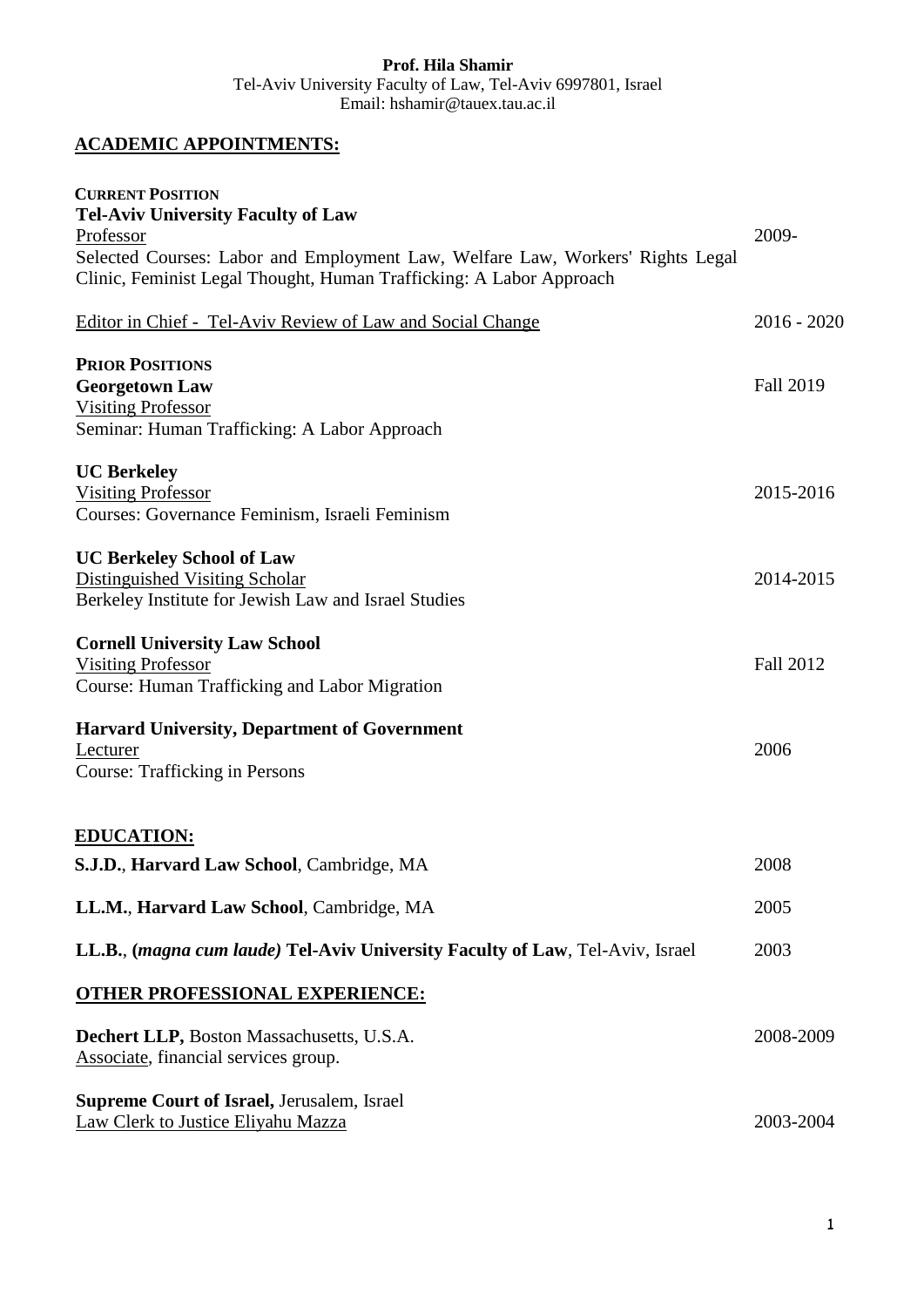# **GRANTS:**

| Israel Science Foundation (ISF) Research Grant: Anti-trafficking Chains: Corporate<br>Responsibility and the Challenge of Global Labor Governance (1866/20) (601,500 NIS)                                                                               | 2020-2023               |
|---------------------------------------------------------------------------------------------------------------------------------------------------------------------------------------------------------------------------------------------------------|-------------------------|
| European Research Council (ERC) Starting Grant - TraffLab: Labor Approach to                                                                                                                                                                            | 2018-2023               |
| Human Trafficking (grant agreement No 756672) ( $\epsilon$ 1.5 million for a period of 5 years).<br>Israel Science Foundation (ISF) Research Grant: A Labor Paradigm to Human<br>Trafficking: Assessing and Devising New Tools (1697/15) (285,000 NIS). | 2015-2018               |
| <b>Ministry of Science and Technology (Israel) Grant: Designing</b>                                                                                                                                                                                     | 2015-2017               |
| Legal Mechanisms for the Promotion of Women (with Prof. Tsilly Dagan) (253,000 NIS<br>for a period of 2 years)                                                                                                                                          |                         |
| <b>Marie Curie Re-integration Grant:</b> European Union FP7 ( $\in$ 100,000 for a period of 4 2009-2013<br>years).                                                                                                                                      |                         |
| <b>AWARDS AND FELLOWSHIPS:</b>                                                                                                                                                                                                                          |                         |
| Member of the Israel Young Academy, founded by the Israel Academy of Sciences and<br>Humanities                                                                                                                                                         | 2018-2022               |
| S.Z. Cheshin Prize for Academic Excellence in Law for Young Scholar                                                                                                                                                                                     | 2018                    |
| Zeltner Prize for Excellence in Research for Junior Legal Scholars                                                                                                                                                                                      | 2014                    |
| Alon Scholarship for Outstanding Junior Scholars (Israel)                                                                                                                                                                                               | 2009-2012               |
| <b>Fischman Fellow</b>                                                                                                                                                                                                                                  | 2003-2008               |
| <b>Fulbright Fellow</b>                                                                                                                                                                                                                                 | 2005-2006               |
| Rector's List Award, Tel-Aviv University                                                                                                                                                                                                                | 2002<br>2001            |
| Dean's List Award, Tel-Aviv University Faculty of Law                                                                                                                                                                                                   |                         |
| <b>OFFICES IN UNIVERSITY ACADEMIC ADMINISTRATION:</b>                                                                                                                                                                                                   |                         |
| Chair of the LL.M. Committee, Faculty of Law                                                                                                                                                                                                            | $2018 -$                |
| Associate Dean of Academic and Student Affairs, Faculty of Law                                                                                                                                                                                          | 2017-2018               |
| Gender Fairness Committee, Faculty of Law                                                                                                                                                                                                               | 2017-2018               |
| Faculty Hiring Committee, Faculty of Law                                                                                                                                                                                                                | 2010-2011,              |
| Teaching Committee (LL.B.)                                                                                                                                                                                                                              | 2016-2018<br>2009-2011, |
| Committee Chair                                                                                                                                                                                                                                         | 2017-2018               |
| Library and Internet Committee                                                                                                                                                                                                                          | 2011-2012               |
| Chair of Students' Affairs and Projects:                                                                                                                                                                                                                | 2009-2012,              |
|                                                                                                                                                                                                                                                         | 2015-2017               |
| <b>Chair of Student Scholarships Committee</b>                                                                                                                                                                                                          | 2009-2012,<br>2015-2017 |
| <b>RESEARCH ASSOCIATIONS:</b>                                                                                                                                                                                                                           |                         |
| Co-Founder of the Israeli Association for Research on Prostitution and Sex Work                                                                                                                                                                         | 2019                    |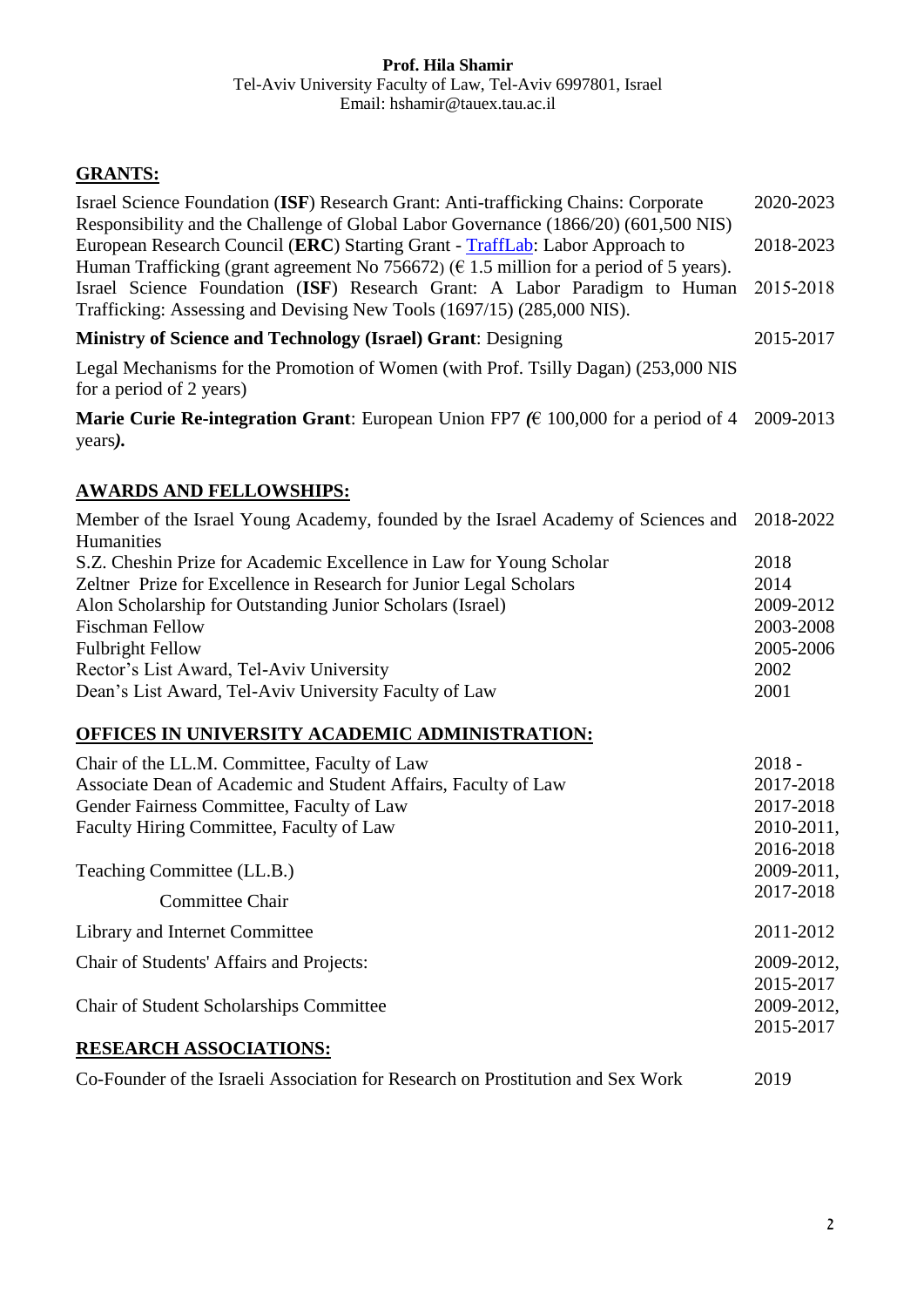# **PUBLICATIONS:**

## **BOOKS**

GOVERNANCE FEMINISM: AN INTRODUCTION (Minnesota University Press, 2018), co-authored with Janet Halley, Prabha Kotiswaran & Rachel Rebouche.

## **EDITED BOOKS AND JOURNAL VOLUMES**

MODERN SLAVERY AND GLOBAL VALUE CHAIN, (Cambridge University Press, 2023, Forthcoming), Co-edited with Bimal Arora and Shilpi Banerjee

Human Trafficking in Israel, LAW SOCIETY AND CULTURE (2023, Forthcoming), co-edited with Hanny Ben Israel and Maayan Niezna

Bilateral Labor Agreements, 21 THEORETICAL INQUIRIES IN LAW (2022, Forthcoming), co-edited with Adam Chilton and Tamar Megiddo

LAW STORIES: BEHIND THE SCENES OF LEADING ISRAELI SUPREME COURT CASES (AM OVED PRESS, 2021), co-edited with Issi Rosen-Zvi and Shai Aspril

Law & Culture, LAW AND SOCIAL CHANGE, Vol. 11 (2020)

GOVERNANCE FEMINISM: NOTES FROM THE FIELD (Minnesota University Press, 2019), co-edited with Janet Halley, Prabha Kotiswaran & Rachel Rebouche.

Law Stories (Maasiyot Mishpat), LAW AND SOCIAL CHANGE, Vol. 10 (2019)

LAW AND SOCIAL CHANGE, Vol. 9(2) (2018)

Legal Education, LAW AND SOCIAL CHANGE, Vol. 9(1) (2017)

Organizing and the Law, 17(1) THEORETICAL INQUIRIES IN LAW (2016), co-edited with Guy Mundlak

Public and Private- Beyond Distinctions?, 15(1) THEORETICAL INQUIRIES IN LAW (2014), co-edited with Roy Kreitner

## **ARTICLES**

A Labor Approach to Human Trafficking: 20 Years to the International Attempt to Address Human Trafficking, *Iyunei Mishpat – Tel Aviv University Law Review* (forthcoming, 2021) [Heb.]

Underlying Conditions: The Commodification of Migrant Workers Under COVID-19, 6(2) *Journal of Modern Slavery* 133 (2021), co-authored with Maayan Niezna and Yahel Kurlander.

COVID-19's Impact on Non-Israeli Workers: Vulnerability, Commodification and Hope, 21(2) *Israeli Sociology* 82 (2021), co-authored with Yahel Kurlander and Maayan Niezna. [Heb.]

Distribution of Household Work between Men and Women during the First COVID-19 Lockdown,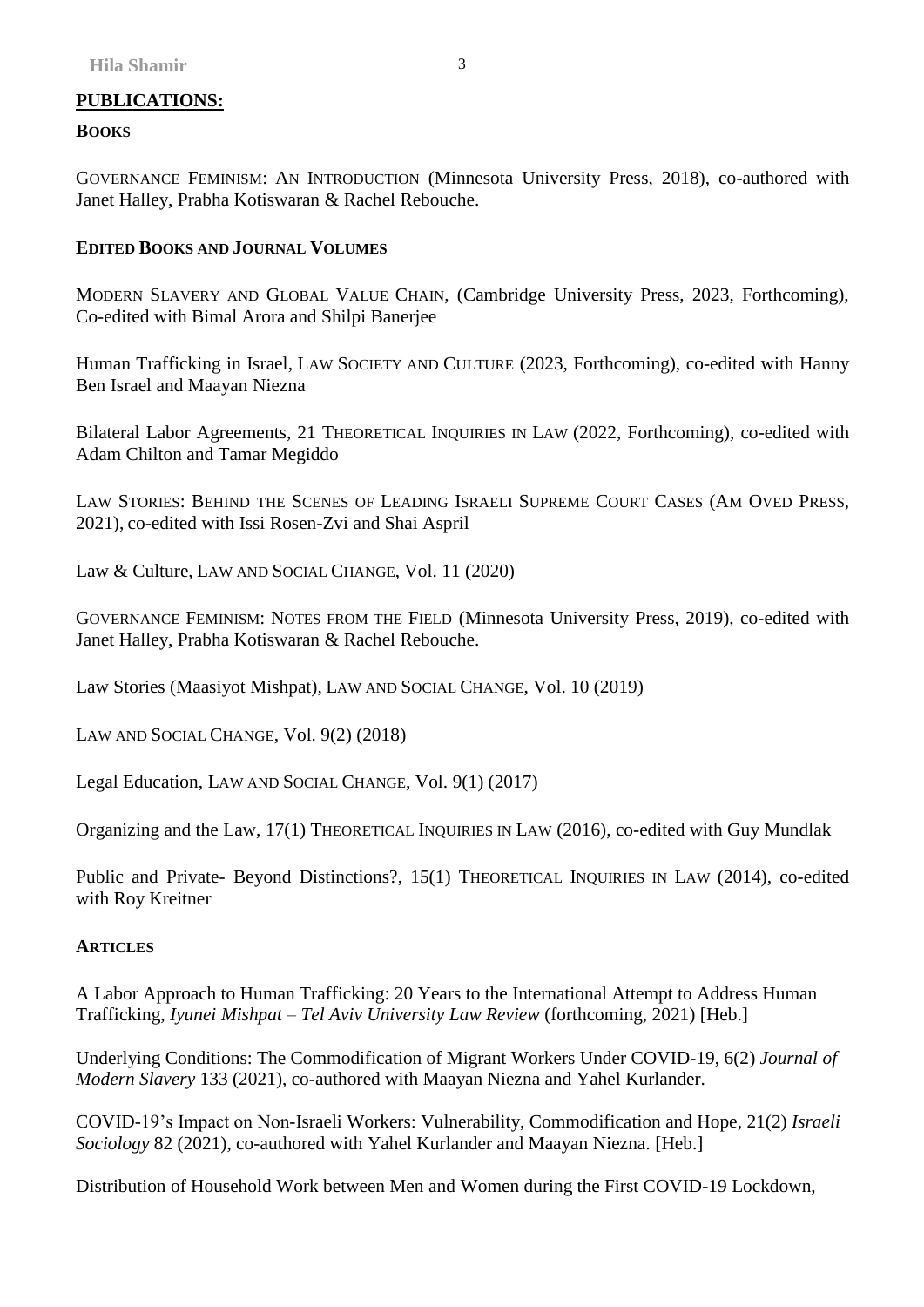21(2) *Israeli Sociology* 152 (2021), co-authored with Tamar Kricheli Katz. [Heb.]

Accommodation Mandates 2.0? Personalizing Default Rules and Distributional Concerns, 42 *Iyunei Mishapt- Tel Aviv University Law Review* 447 (2020). [Heb.]

Feminist Approaches to the Regulation of Sex Work: Patterns in Transnational Governance Feminist Law Making, 52 *Cornell International Law Journal* 177 (2019).

Questioning Market Aversion in Gender Equality Strategies: Designing Legal Mechanisms for the Promotion of Gender Equality in the Family and the Market, 27(3) *Cornell J.L. & Pub. Pol'y* 717 (2018). Co-authored with: Tsilly Dagan and Ayelet Carmeli.

The Paradox of 'Legality:' Temporary Migrant Worker Programs and Vulnerability to Trafficking in Prabha Kotiswaran (ed.) REVISITING THE LAW AND GOVERNANCE OF TRAFFICKING FORCED LABOR, AND MODERN SLAVERY 471 (Cambridge University Press, 2017).

Immigration and Sex Work: The Case of Tel Aviv and Jaffa, 1918 – 2010 *IN* SELLING SEX IN THE CITY: PROSTITUTION IN WORLD CITIES, 1600 TO THE PRESENT eds. Magaly Rodríguez García, Lex Heerma van Voss, Elise van Nederveen Meerkerk 329 (2017) co-authored with Debbie Bernstein, Dlila Amir and Nomi Levenkron.

Regulating Sex Work: Looking Favorably at the Gap Between the Law in the Books and the Law in Action, *in* REGULATIONS 121 (eds. David Levi-Faur, Yishai Blank, Issachar Rosen-Zvi, 2016) [Hebrew]

Unionizing Subcontracted Labor, 17 *Theoretical Inquiries in Law* 229 (2016).

The Global Governance of Domestic Work, in MIGRATION AND CARE LABOUR: THEORY, POLICY AND POLITICS 142(Bridget Anderson and Isabel Shutes eds., Palgrave, 2014), co-authored with Guy Mundlak.

Organizing Migrant Care Workers: Industrial Citizenship and the Trade Union Option, 153(1) *International Labour Review* 93 (2014) Co-authored with Guy Mundlak.

The Public/Private Distinction Now: The Challenges of Privatization and of the Regulatory State, 15 *Theoretical Inquiries in Law* 1 (2014) (guest editors: Hila Shamir and Roy Kreitner).

Migrant Care-Workers In Israel: Between Family, Market and State, 28 *Israel Studies Review* 192 (2013)

Privatization: The State, the Market, and What's In Between, *35 Iyunei Mishpat – Tel-Aviv University Law Review* 747 (2013) [Hebrew]

Spheres of Migration: Separation and Infiltration of Political, Economic and Universal Imperatives in Structuring Israel's Migration Regime, 5 *Middle East Law and Governance Journal* 112 (2013) Coauthored with Guy Mundlak

A Labor Paradigm for Human Trafficking, 60 *UCLA Law Review* 76 (2012)

About not Knowing: Thoughts on Schwab and Heise's Splitting Logs: An Empirical Perspective on Employment Discrimination Settlements, 96 *Cornell Law Review* 957(2011)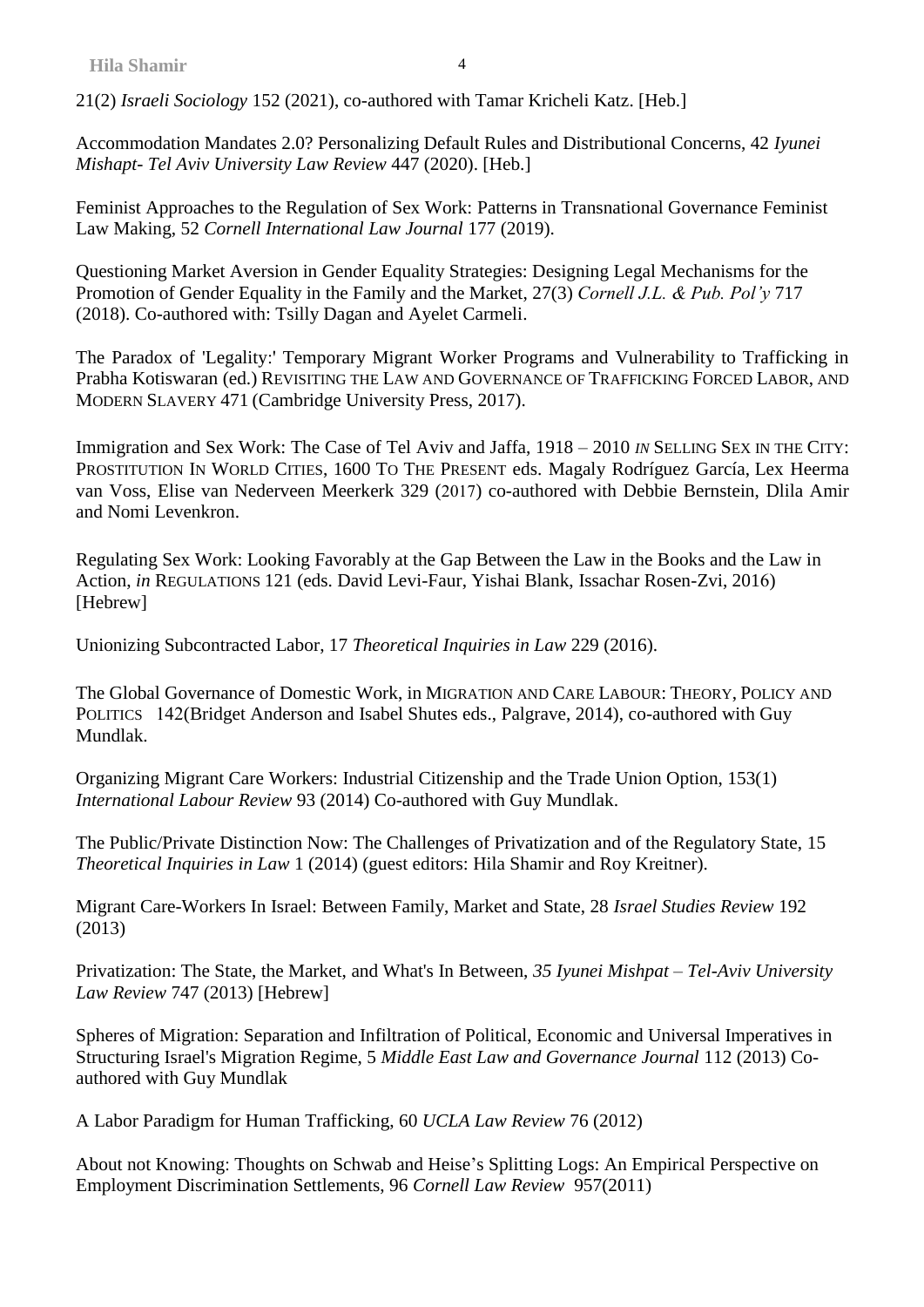Some Reflections on the Challenges of Distributive Analysis: Comment to Libby Adler's "Gay Rights and Lefts" *Harvard Civil Rights Civil Liberties Online Colloquium* (2011) available at: http://harvardcrcl.org/cr-cl-presents-a-colloquium-gay-rights-and-lefts-rights-critique-and-thedistributive-analysis/

Bringing Together or Drifting Apart? Targeting Domestic Work as "Work Like no Other" 23 *Canadian Journal of Women and the Law* 289 (2011) Co-authored with Guy Mundlak

What's the Border Got To Do With It: How Immigration Regimes Affect Familial Care Provision – A Comparative Analysis, 19 *American University Journal of Gender, Social Policy and the Law* 601 (2011)

The State of Care: Rethinking the Distributive Effects of Familial Care Policies in Liberal Welfare States*,* 58 *American Journal of Comparative Law* 953 (2010)

Between Home and Work: Assessing the Distributive Effects of Employment Law in Markets of Care*,*  30(2) *Berkeley Journal of Employment and Labor Law*, 404 (2010)

Between Intimacy and Alienage: the Legal Constitution of Domestic & Care Work in the Welfare State, Co-authored with Guy Mundlak, published in MIGRATION AND DOMESTIC WORK: A EUROPEAN PERSPECTIVE ON A GLOBAL THEME 161 (Helma Lutz ed., Ashgate, 2008)

From the International to the Local in Feminist Legal Responses to Rape, Prostitution/Sex Work and Sex Trafficking: Four Studies in Contemporary Governance Feminism, Co-authored with Janet Halley, Prabha Kotiswaran, & Chantal Thomas, with separate monographic sections by each co-author, 29(2) *Harvard Journal of Law & Gender* 335 (2006)

## **REPORTS**

Hila Shamir and Maayan Niezna (eds.), AN ALTERNATIVE ANTI-TRAFFICKING ACTION PLAN: A PROPOSED MODEL BASED ON A LABOR APPROACH TO TRAFFICKING, TraffLab Research Group Policy Paper, Tel Aviv University (2020). [Heb.]. Available [here.](https://5b95acaf-0ac7-4d09-b46a-a0f0163d0c70.filesusr.com/ugd/11e1f0_a0421b2e35204a859611a029bd2dcc2f.pdf)

Guy Shilo, Einat Peled and Hila Shamir, Paying for Sex, Receiving Money for Sex and Public Perceptions of Policies regarding Prostitution and The Prohibition on Procurement of Prostitution Law: Survey Findings (2020) [Heb.]. Available [here.](https://5b95acaf-0ac7-4d09-b46a-a0f0163d0c70.filesusr.com/ugd/11e1f0_2f4b7810c1014d5da622955aa9580857.pdf)

# **SELECTED CONFERENCE PAPER PRESENTATIONS:**

**Society for the Advancement of Socio-Economics (SASE),** July 3 2021, *Anti-Trafficking Chains: Corporate Responsibility and the Challenge of Labor Governance in Global Value Chains*, Presented with Tamar Barkay in SASE annual conference in the "Social Upgrading and Labour in GVCs" panel.

**Labor Law Research Network (LLRN),** June 29, 2021, *Multilateral Collective Bargaining,* presented in the LLRN bi-annual conference in the *"*Labour Law And Global Value Chains (GVCS)" panel

**The Israeli Association for the Research of Prostitution and Sex Work,** June 17, 2021, *Public Opinion About Israel's End Demand Legislation* presented with Guy Shilo and Einat Peled in the Association's annual conference in the Panel "Different Perspectives: A Year to the Implementation of Israel's Prohibition on the Procurement of Prostitution." (co-organizer)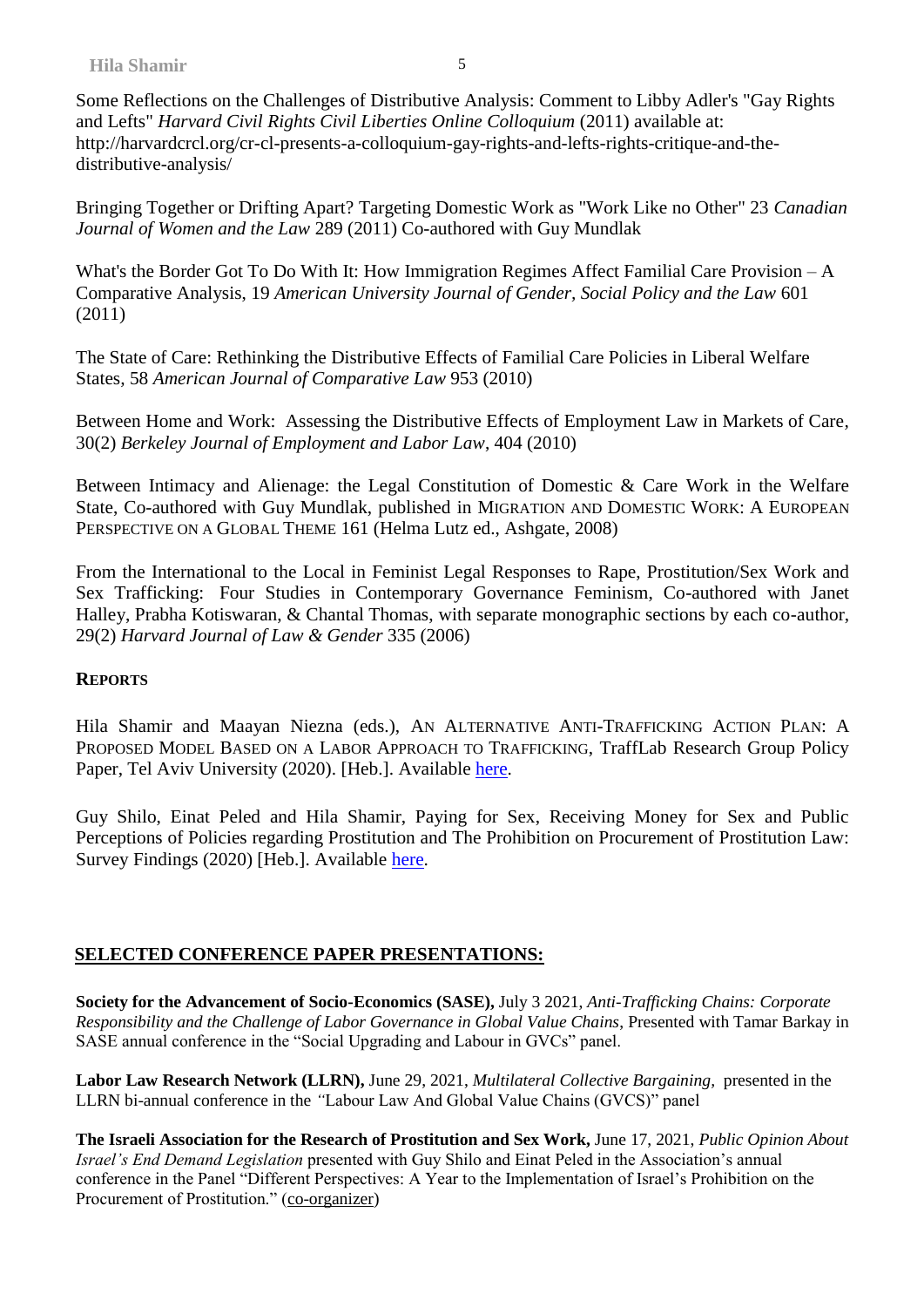**Tel Aviv University, Tel Aviv,** June 6-8, 2021, *Gaining Control? Bilateral Labor Agreements and the Shared Interest of Sending and Receiving Countries to Control Migrant Workers and the Illicit Migration Industry"*  presented with Yuval Livant in the "Bilateral Labor Agreements" conference, A TraffLab (ERC) event (coorganizer)

**Israel Young Academy and the Planning and Budgeting Committee,** June 21, 2021, organized the conference "The Advancement of Young Women Researchers in Academia: Innovative Models" (co-organizer)

**Goethe University, Frankfort, Germany,** April 7, 2021, *Keynote Address: Migrant in-Home Care Workers in the Age of COVID-19:Vulnerabilities, Coalitions, Opportunities* presented in the conference "Decent Care Work? Transnational Home Care Arrangements."

**Hebrew University, Jerusalem,** September 17, 2020, *Who is Watching Over the Workers? A Discussion Based on Findings from a Workers' Hotline Study Regarding Enforcement in Israel* presented together with Mijal Corech, in the conference "Compliance with and Enforcement of Labour Laws: An International Workshop".

**Harvard Law School, MA, USA,** September 11, 2020, *Multilateral Collective Bargaining – Towards Equitable Distribution,* presented in the conference "The Jurisprudence of Distribution."

**Haifa University, Haifa,** May 10, 2020 *COVID-19 and Migrant Worker Policy - Opportunities for Solidarity and Resistance* presented in the event "Work in the Age of Corona" Haifa Law webinar series.

**Tel Aviv University, Tel Aviv,** March 31, 2020 *Globalization in the Age COVID-19* presented in the TAU Webcast seminar "Technology, Globalization and Privacy in the Age of Corona."

**Tel Aviv University, Tel Aviv,** February 23 2020, *"The Future of Care Work Regulation in Israel"* presented in the conference "A Decade to the Gluten HCJ Opinion: Excluding Migrant Care Workers from Overtime Pay", A TraffLab (ERC) event (co-organizer)

**Hebrew University Jerusalem,** February 20, 2020 "*Anti-Trafficking Policy in Israel: Governance Feminism and Radical Feminism*" presented in the panel "Governance Feminism in Israel: Sex Work, Trans-Feminism, Motherhood and Surrogacy" in the Annual conference of Gender Studies in Israel

**Van Leer Institute, Jerusalem,** February 18, 2020 *"Feminist Thought and the Concept of Consent"* presented in the lecture series of the Van Leer Interdisciplinary Feminist Lab (Greenhouse).

**Tel Aviv University, Elrov Real Estate Center,** January 15, 2020, **"***Immigration Regimes and their Impact on Workers' Rights and Safety in the Construction Sector*" presented in the conference Under Construction: How to Prevent Accidents in the Construction Sector.

**Van Leer Institute, Jerusalem,** January 7, 2020, "*Migrant workers in Israel: Between Decent Work and Exploitation"* presented at the conference "Migrant Workers in Israel: Responsibility, Morality, and Our Society, co-organized by Beit Hiller Rabbis, TraffLab (ERC) and the Van Leer Institute (co-organizer)

**Bar Ilan University, Ramat Gan,** December 29 2019, **"***What is Transparency Legislation? On the Dialectic between Corporate Responsibility and Transparency Legislation in the case of Anti-Trafficking in Supply Chains***,"** presented with Dr. Tamar Barkay in the panel "'Nudging' Corporations And Governments To Combat Human Trafficking? Transparency Laws And Global Standardization in the Regulation of Trans-Border Exploitation In The Global Economy" presented in The Annual Conference of the Israeli Law & Society Association.

**Tel Aviv, Ministry of Labor,** December 19, 2019**,** *"The Spectrum of Exploitation of Migrant Workers"*  presented at a workshop for stakeholders about "Migrant Workers' Employment," organized by the Commissioner For Migrant Workers Rights At The Ministry Of Labor.

**Sciences Po, Paris France,** December 8-9, 2019**,** *"Shaping Temporary Migration Programs From*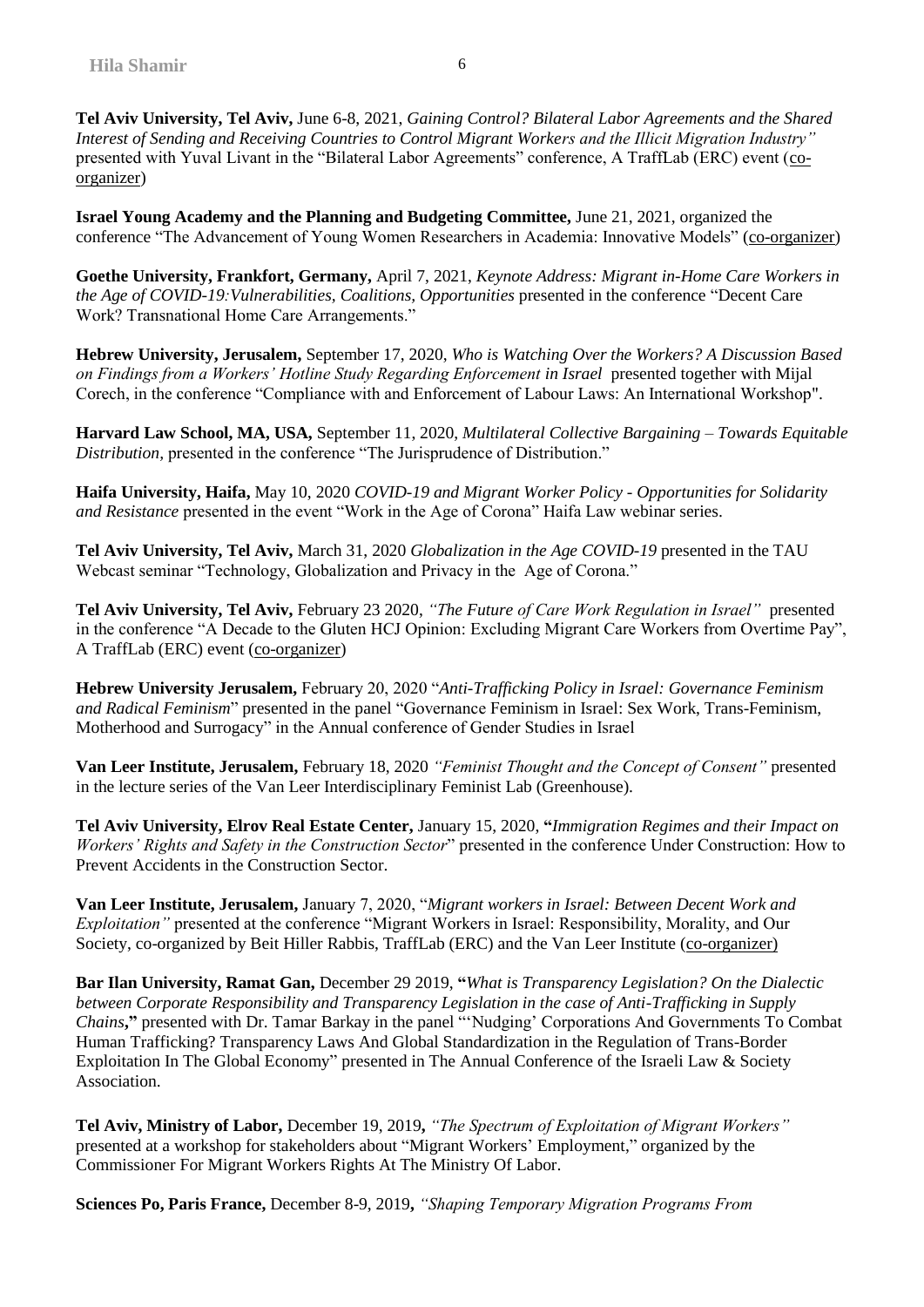*Below:Migration Programs And Sectoral Segmentation In The Israeli Construction Sector"* presented at the workshop Global Value Chains, Social Movements and Materiality.

**Van Leer Institute, Jerusalem,** November 25-26, 2019 *"Migrant Worker Exploitation in the Global Economy: A Critical Approach to Current Anti Trafficking Campaigns"* presented at the Van Leer Conference for the Study of Globalization.

**Center For Responsible Business, Delhi, India** November 20-22, 2019 "*Modern Slavery and Human Trafficking in Supply Chains"* presented at the International Dialogue and Conference "India and Sustainability Standards".

**National Law University, Delhi, India,** November 18-19, 2019 "*Keynote in conversation: Rethinking International and National Responses to Human Trafficking: A Development and A Labour Approach*" Together with Prabha Kotiswaran, presented at the conference "Human Trafficking and Supply Chains, co-organized by TraffLab and the Center for Responsible Business with NLU (co-organizer)

**Temple University School of Law, Philadelphia, USA,** October 15, 2019 *"Anti-Trafficking Chains: Analyzing Corporate Responsibility in the UK Construction Industry"* presented at the Law School's Faculty Workshop.

**Interdisciplinary Center, Herzliya,** September 18-19, 2019 "*A Labor Approach to Human Trafficking: Expanding the Anti-trafficking Tool Kit to Address Structural Causes of Severe Forms of Exploitation"* presented at the conference *Cooperating against Crossborder Crime: Israeli, European, and Global Perspectives*.

**Tel Aviv University, Tel Aviv,** July 18, 2019 *National Referral Mechanism to Victims of Trafficking – Victim Identification and Assistance* – TraffLab workshop, (organizer)

**Pontificia Universidad Católica de Valparaíso, Chile,** June 23-25, 2019 Labor Law Research Network conference:

- *- "Shaping temporary migration programs from below: Migration Programs and Sectoral Segmentation in the Israeli Construction Sector,"* presented with Dr. Assaf Bondy in the panel *Regulation of Migrant Workers*.
- *- "Feminist Approaches to the Regulation of Sex Work: Patterns in Transnational Governance Feminist Law Making,"* presented in the Panel *Sex Work, Labour Rights and Regulation Sex Work, Labour Rights and Regulation.*

**Tel Aviv University Faculty of Law,** June 16-18, 2019 "*Globordered Intimacies: Immigration and Gendered* Labor", conference co-organizer.

**Tel Aviv University School of Social Work**, June 11, 2019, Launch of the Israel Association for the Research of Prostitution and Sex Work (co-organizer).

**Tel Aviv University and Haifa University,** June 3-4 2019, "*Anti-Trafficking Chains: the Case of the UK Construction Sector*" presented with Jon Davies and Tamar Barkay at the *Workshop on Justice and Labor Rights in the Global Era.* 

**Tel Aviv University Faculty of Law,** January 20, 2019, "*Migration Programs and their effects on Industrial Relations in the Israeli Construction Sector*", Presented with Dr. Assaf Bondy, in the panel "*The Regulation Of Migration And Temporary Migration"* (TraffLab (ERC) panel) at the Law and Society – Israel conference.

**University of Texas at Austin,** November 28, 2018, "*Feminist Approaches to the Regulation of Sex Work: Patterns in Transnational Governance Feminism Law Making*", presented at the Law and the Production of Inequality Colloquium, Rapoport Center for Human Rights and Justice.

**MIT, Cambridge, MA,** September 18, 2018, "*A Labor Perspective on Human Trafficking*" presented at the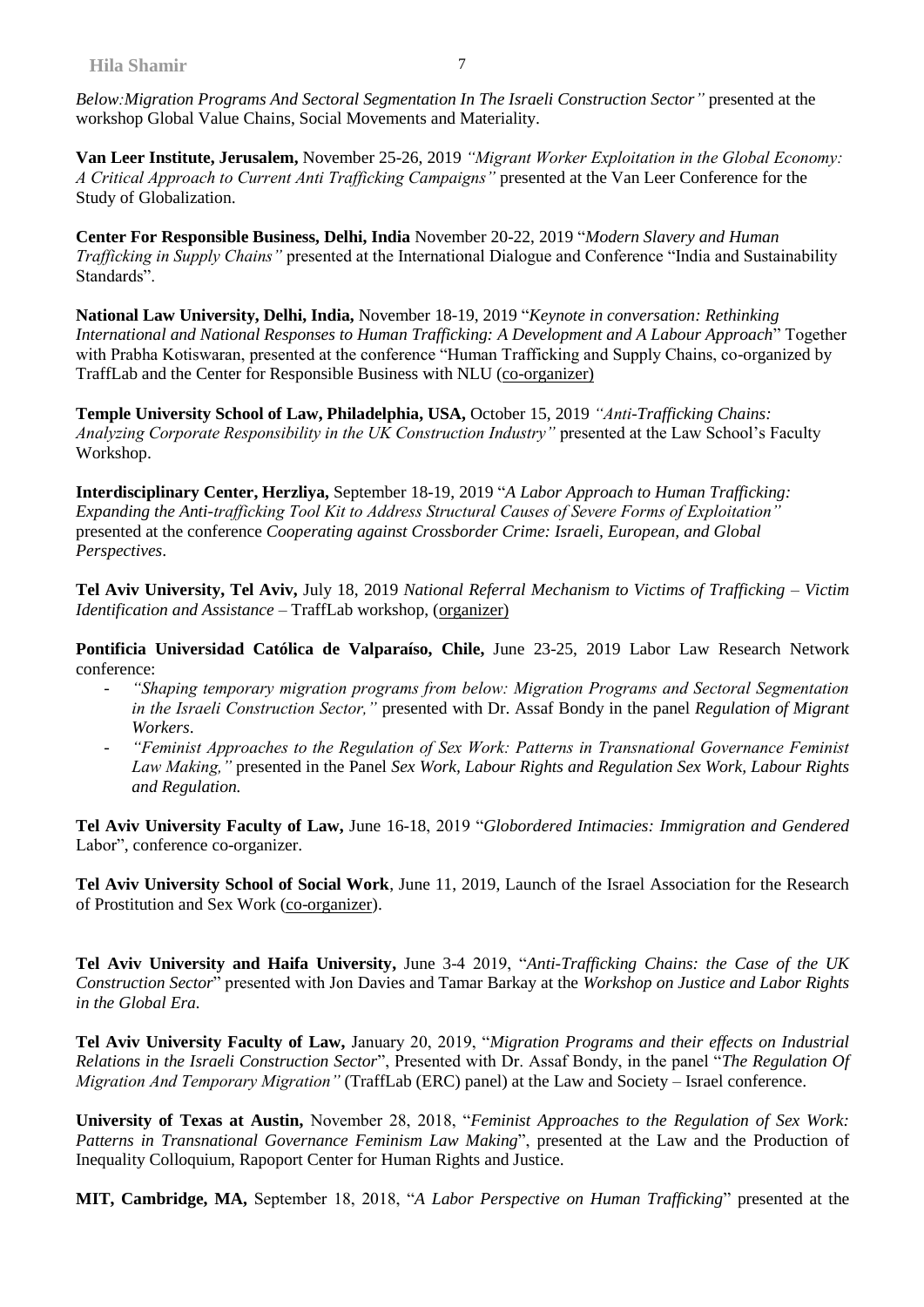International Development Group Forum.

**Science Po, Paris, France,** June 22-23, 2018, *"Book Event: Governance Feminism"* presented at the conference *Ends of Europe: Transforming Critique*.

**Tel Aviv University Faculty of Law,** June 10-12, 2018, "*Do Welfare States Enjoy the 'Freedom to Fund*?" presented with Dr. Ori Aronson at the conference "*Privatization: a Contested Concept*" organized by the Safra Center for Ethics.

**Tel Aviv University, Faculty of Social Science**, May 13, 2018, *"New" Modes of Employment and Collective Bargaining Law: Between Trade Union Renewal And Stagnation"* presented in the Panel "*Direct Employment and Outsourced Labor"* in the Annual Meeting of the Israeli Association for Labor Law Research.

**Tel Aviv University Faculty of Law,** April 24, 2018 "*Human Supply Chains and Human Trafficking"*  presented in the roundtable panel, "*Regulating Human Supply Chains*", TraffLab: Labor Perspective to Human Trafficking Research (ERC) inauguration event.

**Cornell Law School, Ithaca, NY**, March 9-10 2018, "*Feminist Approaches to the Regulation of Sex Work: Patterns in Transnational Governance Feminist Law Making*" presented in the conference "*Transnational Legal Feminisms: Challenges and Opportunities"* as part of the Cornell International Law Journal 2018 Symposium (Co-organizer).

**Cornell Law School, Ithaca, NY,** October 5-6, 2017, "*Questioning Market Aversion in Gender Equality Strategies: Designing Legal Mechanisms for the Promotion of Gender Equality in the Family and the Market"* presented with Prof. Tsilly Dagan and Ms. Ayelet Carmeli at the conference "*Ethical challenges of the Market."* 

**University of Toronto Faculty of Law, Canada,** June 25-27, 2017 "*Human Trafficking: A Labor Perspective"* presented in the Labour Law Research Network (LLRN) biannual conference.

**Tel Aviv University Faculty of Law,** May 8 2017, *"Responding to Ann McGinley – Masculinities at Work: Employment Discrimination Through a Different Lens"* presented at the Minerva center for Human Rights at TAU lecture series.

**Bar Ilan University,** Feb. 22, 2017, *"Rethinking Care Responsibilities: Using Market Mechanisms to promote Gender Equality"* presented in ESPANET Israel 8<sup>th</sup> Annual Conference "Who Cares: Care and Compassion in the Welfare State."

**Tel Aviv and Bar Ilan Universities,** January 8-9, 2017, *"Questioning Market Aversion in Gender Equality Strategies: Designing Legal Mechanisms for the Promotion of Gender Equality in the Family and the Market"* presented with Prof. Tsilly Dagan and Ayelet Carmeli at the conference *"Rethinking Care Responsibilities: Using Market Mechanisms to promote Gender Equality"* (co-organizer).

**Temple University Law School, Philadelphia, PA**, Oct. 17, 2016 "*Anti-Trafficking in Israel*" presented in the Family Law Society Lecture Series.

**Stanford Law School, Palo Alto, CA,** Jan. 26 2016, "*Anti-trafficking in Israel: Nationalism, Borders, and Markets* "presented in the Law and Humanities Workshop.

**Queens University Faculty of Law, Kingston ON, Canada,** Oct. 2-3, 2015, "*Problematizing the Rights Turn in Labor Law*" presented in the conference "*Constitutional Culture: Identities, Texts, Institutions*.*"*

**Institute of Global Law and Policy, Harvard Law School, Cambridge MA,** June 1-2 2015, "*Anti-trafficking in Israel: Nationalism, Borders, and Markets"* presented in the panel "*Case Studies in Governance Feminism"* in the mini-conference "*Critical Thinking About Sex, Sexuality, Gender and the Family."*

**Law and Society Association Annual Conference, Seattle, WA,** May 28-31 2015, "*Governance Feminism: A*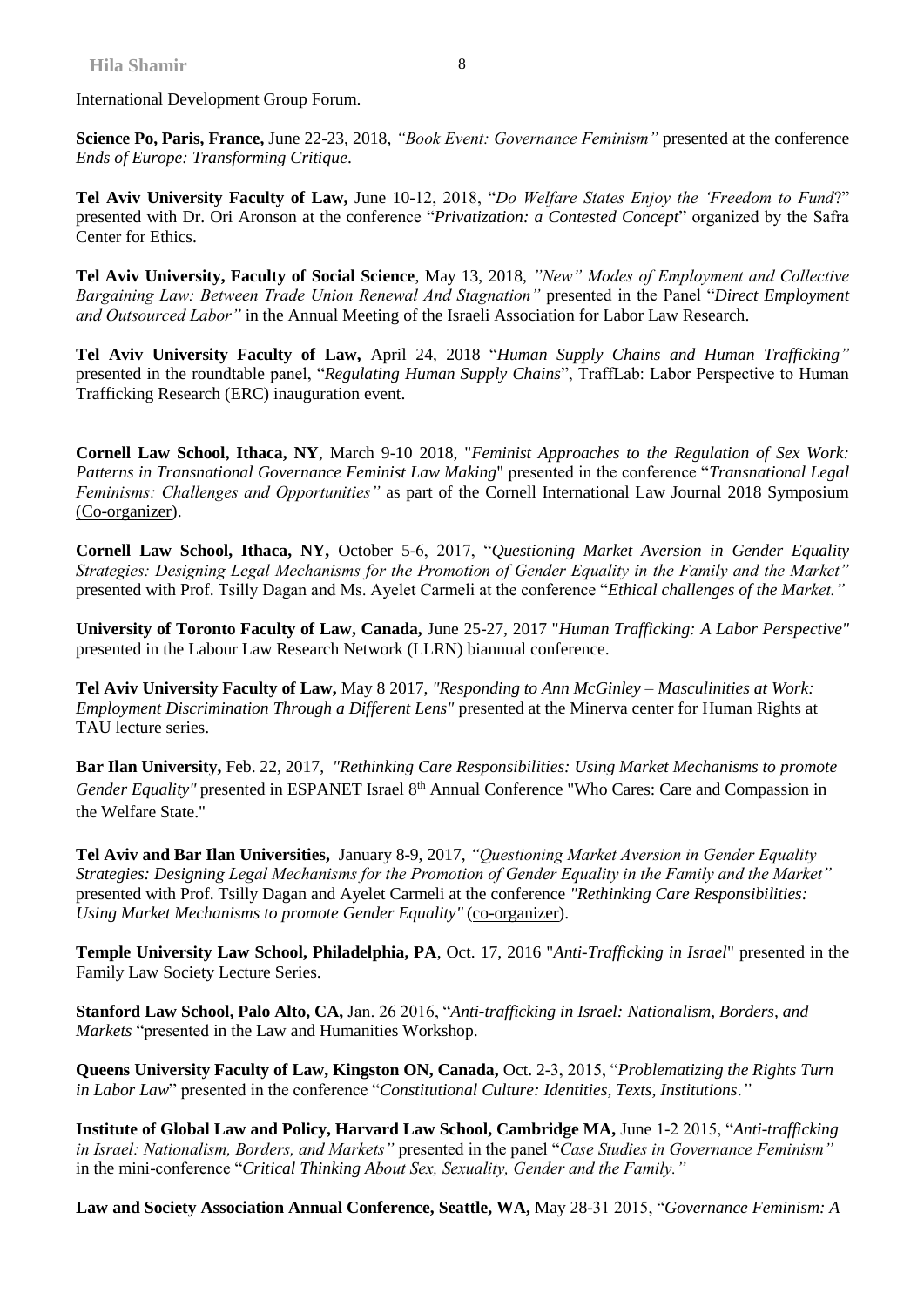*Roundtable."*

**Center for Transnational Legal Studies, London, UK,** April 17-18 2015, "*Unionizing Workers in Supply Chains and other Multi-layered Contracting Arrangements*" presented in the conference "*International Economic Law and the Challenge of Inequality.*"

**UC Berkeley Law, Berkley, CA,** February 17 2015, "*Prison Privatization*", presented in the Symposium "T*he Private Sphere as Public Policy?: A Symposium on Law and Society in Israel*" organized by the Center for the Study of Law and Society, and the Berkeley Institute of Jewish Law and Israel Studies.

**Harvard Law School, Cambridge MA,** Jan. 16-17 2015, "*Anti-trafficking in Israel: Nationalism, Borders, and Markets*," presented in the workshop "*Governance Feminism*." (co-organizer)

**Tel Aviv University, Tel Aviv Israel,** Jan. 5-6 2015, "*Unionizing Subcontracted Labor,"* presented in the conference "*Labor Organizing and the Law*." (co-organizer)

**Berkeley Law School, Berkeley CA,** September 18, 2014, *Anti-trafficking in Israel: Nationalism, Borders, and Markets*," presented in the Berkeley Institute for Israel Studies 2014 Colloquium Series.

**Harvard Law School, Institute of Global Law & Policy, Cambridge MA,** June 3, 2014 roundtable participant in the panel "*The Politics of Legal Thought – Gender*", in the conference "*Global Legal Thought: The Legacies of Heterodoxy.*"

**King's College London,** May 7-8, 2014, "*The Paradox of Legality :Temporary Migrant Worker Programs and Vulnerability to Trafficking*," presented in the workshop "*Shaping The Definition of Trafficking in the Palermo Protocol."*

**Tel Aviv University Faculty of Law,** Feb. 24, 2014, "Antitrafficking In Israel: Nationalism, Borders, And Markets" presented in the faculty's Faculty Workshop.

**Tel Aviv University, ESPANET,** Feb. 13, 2014, *"Exploring the Potential of Industrial Democracy among Migrant Care Workers in Israel*" presented in the conference "*Inequality Poverty and Exclusion: Challenges for the Welfare State."*

**Tel Aviv University, Department of Sociology,** Feb 2-3 2014, "*Between Work, Family and State – Migrant Care Workers in Israel* presented in a panel titled *Gender Revolution: Family-Market-State*; Opening Panel of the Annual Conference of the Israeli Sociological Society.

**Tel Aviv University, Faculty of Law,** Dec. 15-16 2013, "*Governance Feminism and Sovereignty: The Case of Sex Trafficking in Israel",* presented at the conference *"Judging Human Rights Violations: Pondering Past and Future after Kiobel."*

**Haifa University, Israel,** Oct. 10, 2013, "*The Year in Labor Law*", presented in the conference "*Summarizing the Year in Law – 2013*".

**Open University, Israel,** July 29-August 1, 2013, "*Organizing Migrant Care Workers: The Trade Union Option,* presented at the multi-disciplinary research workshop *"Measuring the Immeasurable: Social Movements and Changes in the Conceptual Understandings and Practices of Citizenship."*

**Pompeo Fabra University, Barcelona, Spain,** June 13-15 2013, "*Migrant Care-Workers In Israel: Between Family, Market and State*" presented at the *Labour Law Research Network* (LLRN) Inaugural Conference.

**IDC, Herzlia, Israel,** June 5 2013, "*Ideal Workers and Ideal Parents: Employment Law and the Regulation of Paid and Unpaid Care"* presented at the roundtable *Family Responsibility, Work, and Gender.*

**Stanford Law School, Palo-Alto, CA,** October 19-20 2012,"*A Labor Approach for Human Trafficking*"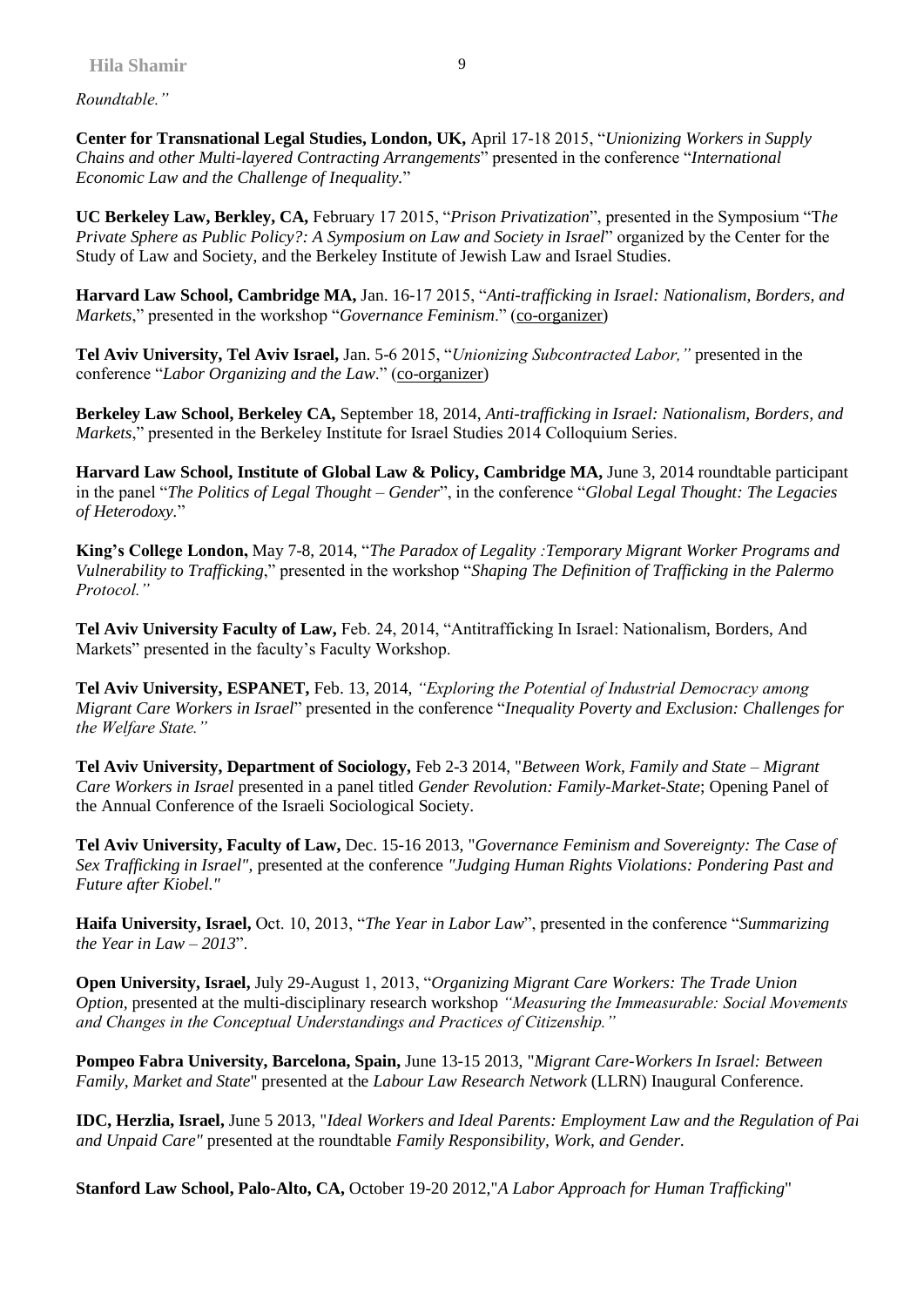selected for presentation the *Yale-Stanford-Harvard Junior Faculty Forum*.

**Cornell Law School, Ithaca, NY,** October 11-12 2012, "*The Prublic: Regulation and Privatization Beyond The State/Market Duality,*" presented at the conference *"The private and the public, Beyond Distinctions?"* (coorganizer).

**Tel Aviv University, Faculty of Law,** June 17-18 2012, "*Governance without a State? The Case of Family involvement in Governance",* presented at the conference *"Governance without a State? Governmentality in a Global World"* (co- organizer).

**University of Toronto, Faculty of Law, Toronto,** March 16-18, 2012, "*Spheres of Migration: Separation and Infiltration of Political, Economic and Universal Imperatives in Structuring Israel's Migration Regime*" presented at the conference *"Labor and Migration in the Middle East and North Africa."*

**University of Colorado Law School,** Boulder CO, October 29 2011, "*Private and Public in the Third Globalization*" presented at the workshop *"The Third Globalization."*

**Harvard University Law School, Cambridge MA,** September 16-17 2011, *"Feminism in the 2011 Summer Protests in Israel,"* presented at the workshop *Reproduction and Sex in Contemporary Governmentalities: Governance Feminism and its Others* (co-organizer).

**International Labor Organization, Geneva,** June 12-13 2011, Participated in the Launch of the Domestic Workers Research Network, a network that will support research and implementation regarding the new ILO convention Decent Work for Domestic Workers.

**Hebrew University, Jerusalem,** May 15-16, 2011 " *Trafficking: The Labour Rights – Human Rights Divide*" Presented at the Conference *Precarious Work and Human Rights* at the Minerva center for Human Rights

**University of Oxford,** Oxford, UK, April 14-15, 2011, "*Organizing Migrant Workers: The Challenge of Unionization*" Presented at the Conference *Making Connections: Migration, Gender and Care Labor in Transnational Contexts*

**Buchman Faculty of Law, Tel-Aviv University,** Tel-Aviv, Israel, December 7, 2011, Comment on Martha Nussbaum's Book "*From Disgust to Humanity: Sexual Orientation and Constitutional Law*."

**Buchman Faculty of Law, Tel-Aviv University,** Tel-Aviv, Israel, March 29, 2011, Response to Ulrich Beck's Book *"Cosmpolitanism"* Presented at a Symposium following the Minerva Center For Human Rights Annual Lecture on Human Rights 2011

**Radcliffe Institute For Advanced Study, Harvard University,** Cambridge, MA February 4-5, 2011 *A Labor Perspective to Human Trafficking* presented in the Exploratory Seminar "Beyond Ideology: Interdisciplinary Research on Trafficking, Forced Labor and Migration."

**Yale Law School,** New Haven, CT, June 18-19, 2010, *"The State of Care: Familial Care Regimes in Liberal Welfare States*" Presented at the *Yale/Stanford Junior Faculty Forum*

**Cornell Law School**, Ithaca, NY, April 9-10, 2010, *"The State of Care: Familial Care Regimes in Liberal Welfare States*" Presented at the Conference *Decolonization, Modernization and Development In the Middle East and North Africa and Beyond: New Studies in the Household and the Market.*

**Radcliffe Institute For Advanced Study, Harvard University,** Cambridge, MA January 22-24, 2009 *"Distributional Legal Analysis"* presented in the Seminar "Up Against Family Law Exceptionalism."

#### **University of Toronto, Faculty of Law, Toronto,** February 8-9, 2008

"*Double Exceptionalism: the relationship between employment law and care work*" presented at *Up Against Family Law Exceptionalism II,* Conference sponsored by The Program on Law and Social Thought.